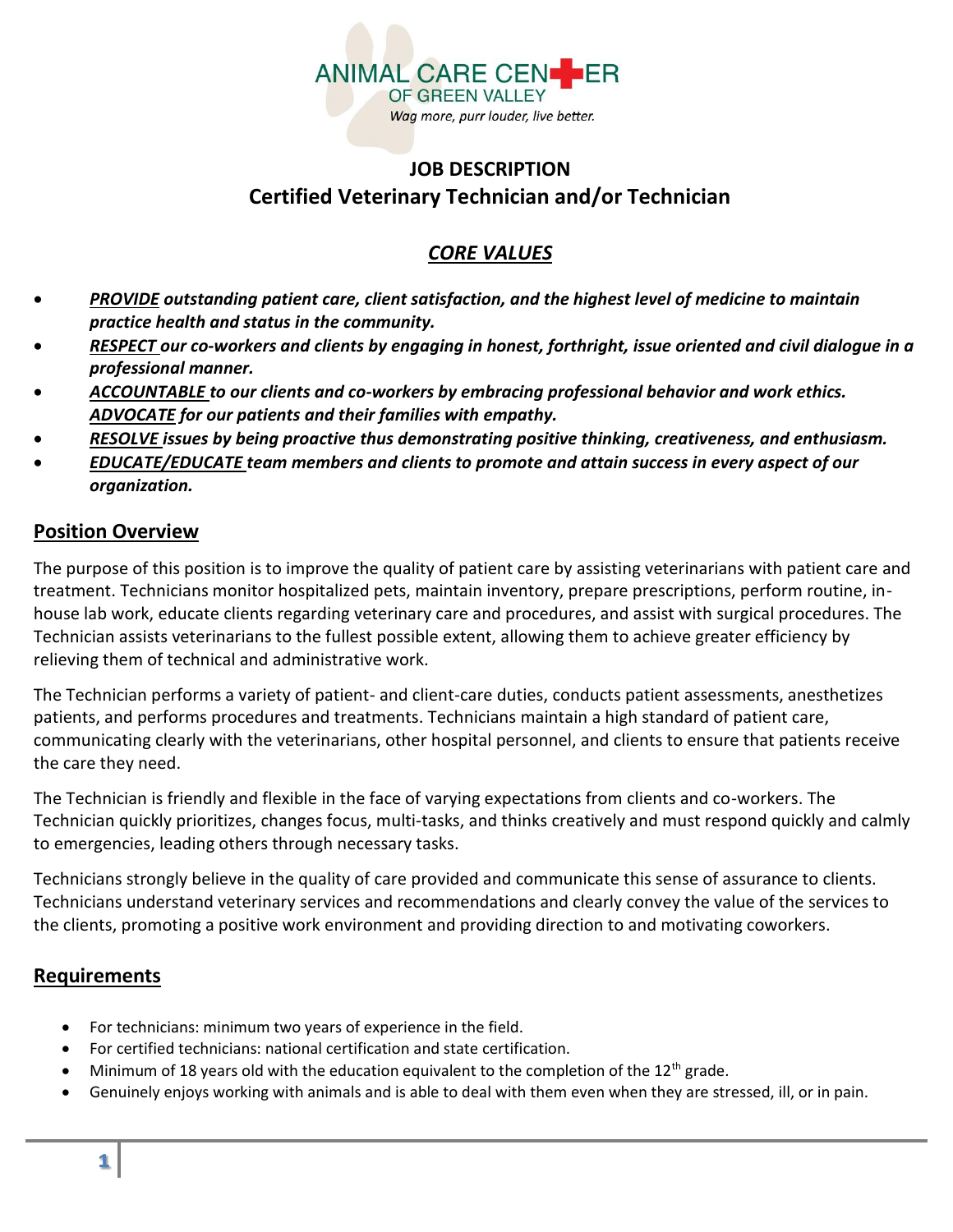# **Requirements (continued)**

- Can stay calm and efficient during a medical crisis.
- Is well-spoken and approaches his/her job duties in a mature nature.
- Is experienced in the teamwork approach and works well with all levels of hospital team members.
- Have excellent client communication skills.
- Physical Requirements: Work requires lifting and carrying animals. Employee should be able to lift and restrain up to 50 lbs. by themselves. They will be assisted by other staff members if the patient is over 50 lbs.
- Working conditions: May be exposed to unpleasant odors, noises and animal feces. May be exposed to bites, scratches and contagious diseases.

### **Reporting Structure**

Reports directly to the technician team Leader. They also report to the practice manager when appropriate. Technicians will also receive daily instructions from the veterinarian.

### **Primary Responsibilities**

#### *Veterinary Knowledge*

- Maintains and uses an appropriate level of veterinary medical knowledge.
- Takes advantage of in-house educational materials and continuing education provided by the hospital.
- Maintains knowledge of the hospital's programs, products, and services.
- Maintains knowledge of current pharmacy stock and its uses.

#### *Patient Care*

- Provides compassionate patient care, including keeping patients clean, dry, and comfortable.
- Alerts veterinarian to changes in patients' condition.
- Recognizes patients with contagious disease and follows appropriate procedures.
- Medicates and/or treats patients as required.
- Able to perform basic emergency care, CPR, and intensive care as needed.
- Admits and discharges patients on the veterinarians' orders.

### *Animal Handling and Safety*

- Able to restrain and/or transport animals in a safe, efficient, and compassionate manner during examinations and procedures.
- Exercises compassion and care in all interactions with patients.
- Properly handles fractious and fearful animals.
- Follows clinic and OSHA guidelines concerning safety.

#### *Exam Room Assistance*

• Follows established procedures in order to assist veterinarians with examinations and facilitate the flow of daily appointments. Able to complete room cycle as defined in room technician SOP.

#### *Medical Records*

- Ensures accurate and efficient documentation in medical records both in the chart and AVIMARK.
- Able to accurately document all client communications.
- Able to accurately record results from diagnostics.
- Able to maintain in-house treatment sheets.